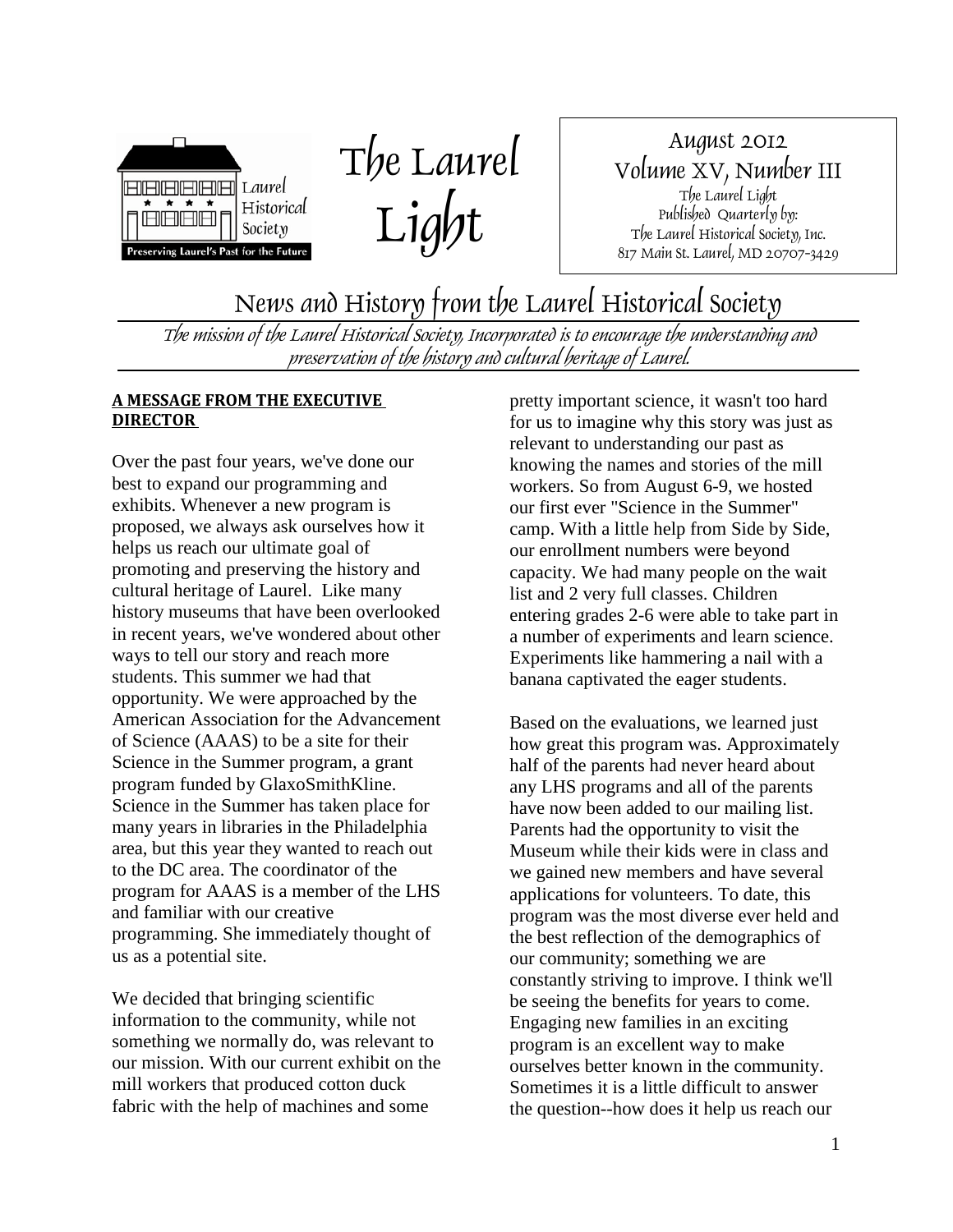ultimate goal--but by thinking outside the box we continue to make strides forward in creative ways.



**A budding scientist surprised by the experiment! Photo by Lindsey Baker**

Lindsey Baker, Executive Director

#### **A MESSAGE FROM THE CHAIRMAN OF THE BOARD**

I would like to introduce the new members of the Board of Directors, elected this past May; Frances Brooks, Abram Fox, and Michael Boivin, Sr. have joined us on the Board.

Frances Brooks was born in Brooklyn, WV. She relocated to Washington, DC in 1957 in search of a job with the Federal Government. She found one at the General Services Administration (GSA), but after four months was a victim of a reduction in force. Luckily she had proven her worth and was given the choice of being reassigned. She chose a position at the National Archives where she remained until her retirement in 2008, serving 50 years in the Federal Government.

Within a month of retirement, Frances moved quickly to a more dynamic organization, the LHS, first as a docent and subsequently moving to the Research Library. She has photographed most of the Museum's collection of objects and textiles and uploaded them to the database. She is

also culling out duplicate information in the Research Library's vertical files. Frances has served on the Public Programming Committee and the Exhibits Committee. As you may know, she was selected Volunteer of the Year in 2009.

Abram Fox is a doctoral candidate in Art History at the University of Maryland, College Park, and has volunteered as a docent at the Laurel Museum for more than three years. He is also the Vice Chairman of the Andrea Henderson Memorial Fund, a non-profit organization which raises money for cancer research. Abram has lived in Laurel since 2007 with his wife, Sara.

Mike Boivin, Sr. was born and raised in New Hampshire. He has been a resident of West Laurel for more than 35 years and he and wife Donna have five children. He earned a BA in Business Management from the University of Maryland and a MBA from Keller Graduate School of Management. He is a retired hospital administrator, who served as President and Chairman of the Board of a national professional organization. In addition he has organized several not-for-profit groups, including developing bylaws, incorporation paperwork, and applications for tax exempt status. Mike is a very active Family Historian (Genealogist), and founder and director of the LHS Genealogy Group. He is also a faculty member for computer classes with the Laurel Senior Friendship Club, teaching classes in Genealogy, Windows Live Photo Gallery, and a variety of other computer applications

Finally, I would like to thank Scott Lilienthal who regretfully stepped down from the Board. We appreciate his time, effort, and advice.

Jim McCeney, Chairman of the Board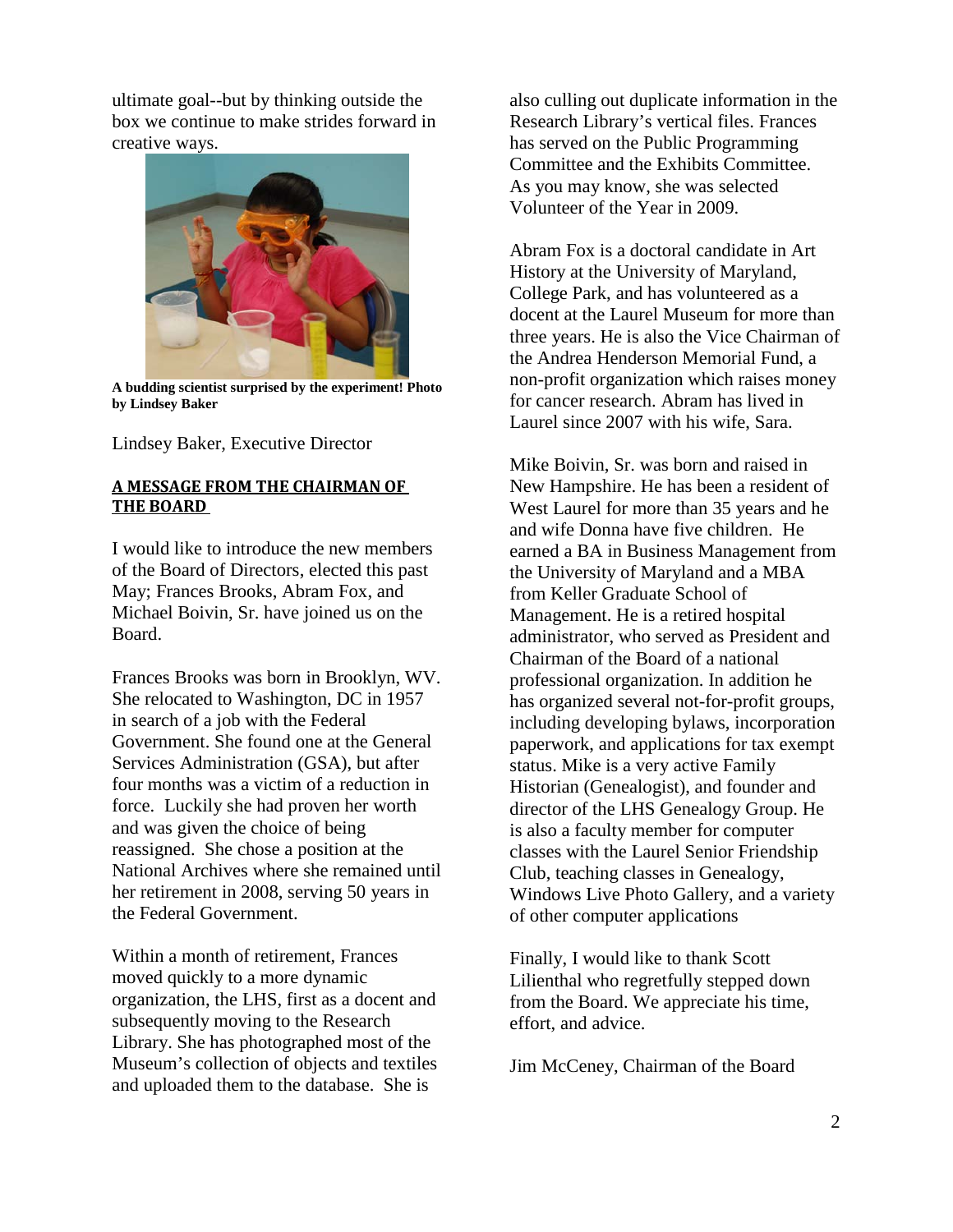#### **BOARD MEETING SCHEDULE**

LHS Board meetings are held the 4th Thursday of each January, April, July, and October. The next meeting is October 25, 2012. Members are welcome to attend. They are held in the Pool Meeting Room at 7:30 PM.

## **MUSEUM NEWS**

Our latest exhibit, "True Life: I am a Laurel Mill Worker" continues. Please visit the museum and shop on Wednesdays and Fridays from 10:00 AM – 2:00 PM or Sundays from  $1:00 - 4:00$  PM. For more information on the exhibit or to schedule a group tour please visit **www.laurelhistoricalsociety.org**.

#### **Laurel in 1862 and a Preview of the 2013 Civil War Exhibit**

Did you know Laurel had a Civil War Hospital or that troops were stationed around the rail line near the present station between Montgomery and Main Street? Or that soldiers and Laurel families experienced the pain of war by 1862? Beginning this September, the Laurel Museum is mounting a Civil War miniexhibit which will show a map of the town in 1862 with Civil War sites indicated. The exhibit panel will also feature quotes from Henrietta Stabler Snowden, and "Aunt Becky", who was a nurse at the Laurel Hospital. Aunt Becky cites the death of a soldier guarding the rails at Laurel. Snowden, whose husband Nicholas was killed in June 1862, notes: *"I used to think I never knew what trouble was until this war broke out."* The panel, a snapshot of Laurel in 1862, reveals that even as battles were raging at Antietam and other places, the town was beginning to experience the

war's impact. Our next exhibit explores these events in more detail.

**If you have any artifacts, pictures or stories of the Civil War in Laurel you can share please call the Museum.**

#### **UP KEEP ON "THIS OLD HOUSE HOUSE"**

Our partnership with the City of Laurel means that the LHS is able to maintain our historic structure with the help of many. However, we are always in need of volunteers to continue our work in and around the grounds of the Museum. Most recently, window well covers were purchased to replace those in the front of the Museum and shelves were purchased to replace those in disrepair in the attic. The window sills, doors and outside stairwells are all in need of significant work. Be assured that grant funding is sought regularly for this important upkeep and repairs, and that your donations are an additional source of income we depend on. Your money at work!

# **Mini Exhibits in City Buildings!**

The history of Laurel is being displayed throughout the City and surrounding areas. Check out the mini exhibits in the Laurel Library, Greenview Pool Cabana, Gude Lakehouse, Partnership Activity Center (Police Dept.), Armory, Municipal Center Laurel Pool Room and the Maryland City at Russett Library.

## **LHS Genealogy Group**

The LHS Genealogy Group assists members in conducting genealogy research. Whether you are just thinking about beginning your journey into genealogy or you are an experienced genealogist, please join us and learn how we can help each other. For more information, contact Mike Boivin at **mikeB98159@aol.com.**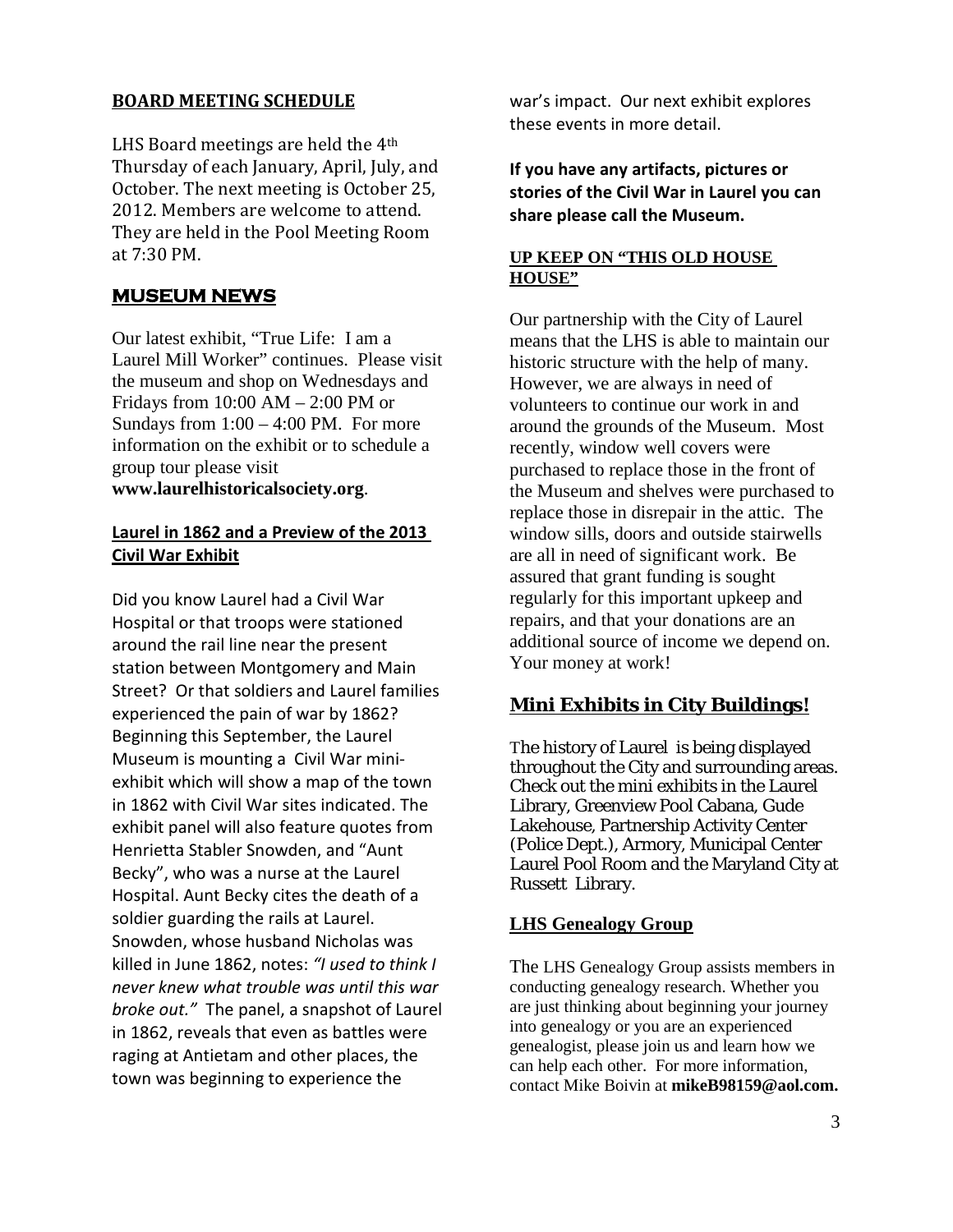

**Children's Corner**

Science in the Summer Camp a great success!



**Two scientists waiting for a reaction! Photo by Lindsey Baker**

Our next *Kids Day at the Museum* is October 21st.

# **MEMBER NEWS**

Please welcome our newest members: Frances Brooks Patricia Brown The Leonard Group

We are happy to have you!

## **Welcome New Volunteers**

No new volunteers this time…how about you?

## **Volunteers Needed!**

The Laurel Museum is in need of volunteers for **Sundays from 1PM -** **4PM.** Even just once a month or every other month would help! Anyone interested please contact Monica at assist@laurelhistoricalsociety.org or 301-725-7975 for more information. Thank you!

#### **Volunteer Luncheons**

Please consider joining other volunteers for our monthly luncheons at local restaurants. Dates and times are emailed to volunteers. Bon appétit!

# **FRIENDS AND FAMILY PICNIC**



**Photo by Lindsey Baker**

A wonderful time was had by all at our annual picnic held this year on the grounds of the Museum. Despite the somewhat uneven terrain, everyone enjoyed one of the few nice evenings of the summer. Join us next year!

#### FRIEND AND DONOR OF THE LHS REMEMBERED

Glenn Feagin, a friend and longtime LHS Gala Sponsor and donor died June 15th after courageously battling cancer for years. Glenn and wife Barbara have been members, volunteers and donors to the LHS and Barbara has served on the Board of Directors. We mourn with his family at this time.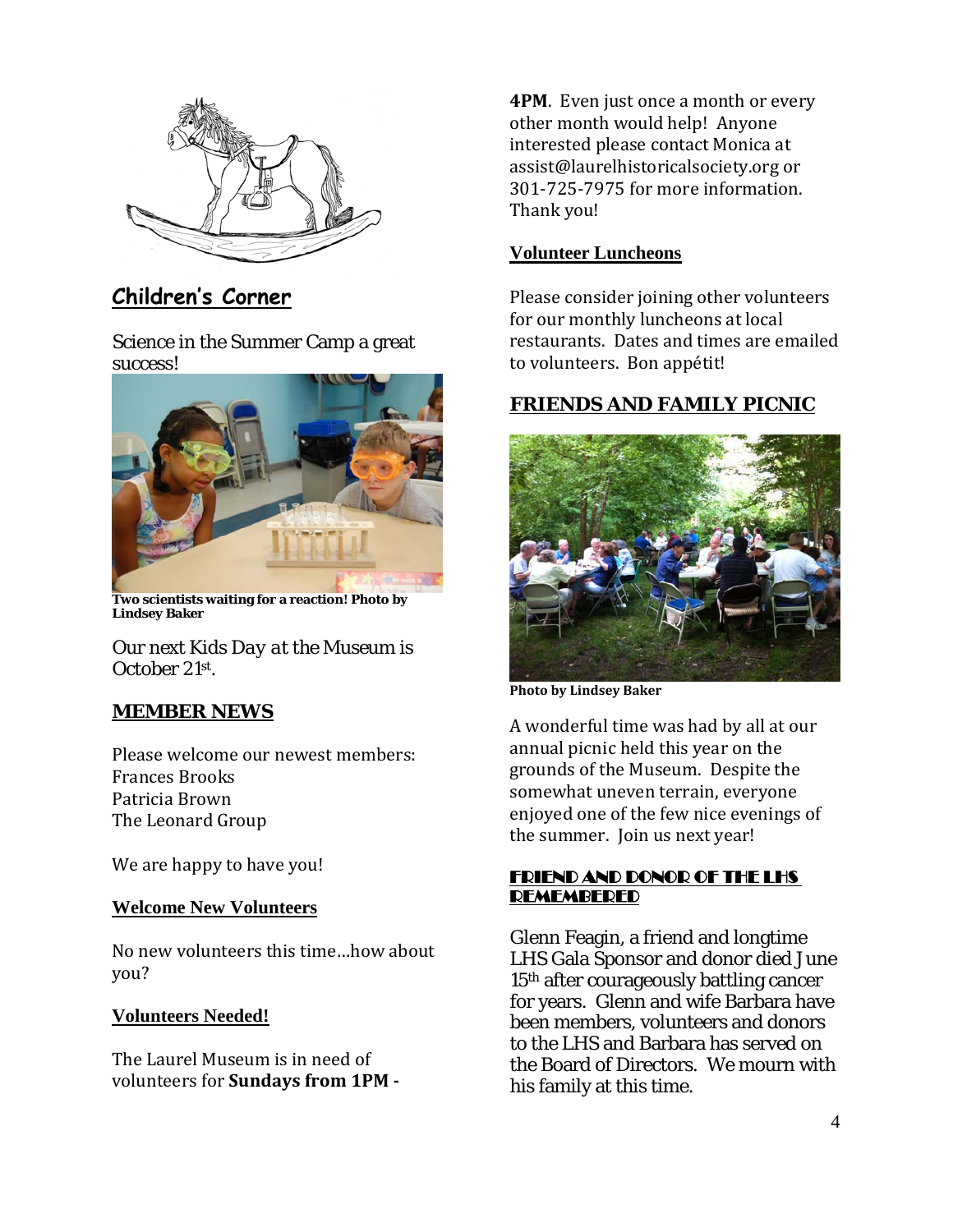## **MY MEMORIES OF LAUREL**

**By Virginia Poist Underwood**

**I have lived in Laurel all of my life, as did my parents. It was truly a wonderful place to grow up in. Many of my fond memories are of Main Street, the hub of activities in the 1940s and 50s. As a child, one of my favorite stops was High's for a 5 cents ice cream cone. Safeway's first store was near High's. Other favorite places include Katherine's Shop at the corner of 4th and Montgomery Street. They boasted homemade ice cream, and the shop included a soda fountain. Cordelia's Bakery was popular for its wonderful homemade donuts and penny candies. Cook's Hardware, Polars 5 and Dime Store, Block's and Lights are all among the missed shops. I can't leave out The Little Tavern and their 10 cents hamburgers. It was run beautifully by the DeVore family for many years. A lot of people that grew up here compare it to the TV show "Happy Days." Everyone in town knew everybody and doors were left unlocked until the last person came in at night.** 

**Summers were always special. The Fireman's Carnival used to be held at McCullough Field and lasted two whole weeks. The same field was used for a men's baseball team. The games were attended my many Laurelites and people from** 

**neighboring towns. There was also an excellent Negro League back then. The Laurel swimming pool opened in 1953 and became the center of a lot of social activity for teens. Also a very popular pastime was attending the movies at The Laurel Theater. For one dollar, you could by a ticket and purchase popcorn and candy. Movies changed three times a week.**

**Winter was a time for sleigh riding, some using "Devil's Hill," a steep hill behind upper Main Street going down to the river. Ice skating at the Laurel Lake was a favorite sport for many. The lake was in its original form back then, located off of Cherry Lane, a little country road accessed off of Route 1 or Contee Road. The firemen would come and hose off the lake to make it smooth. Fires were burned to keep people warm and the daring would engage in a game of "Crack the Whip."**

**You could catch a Trailway or Greyhound bus at the corner of Main Street and Route 1. Many times my friends and I would hop on a bus and go to Baltimore or Washington, DC for a day of shopping. Laurel still has a small town flavor and friendly people. I couldn't think of anywhere I'd rather live!**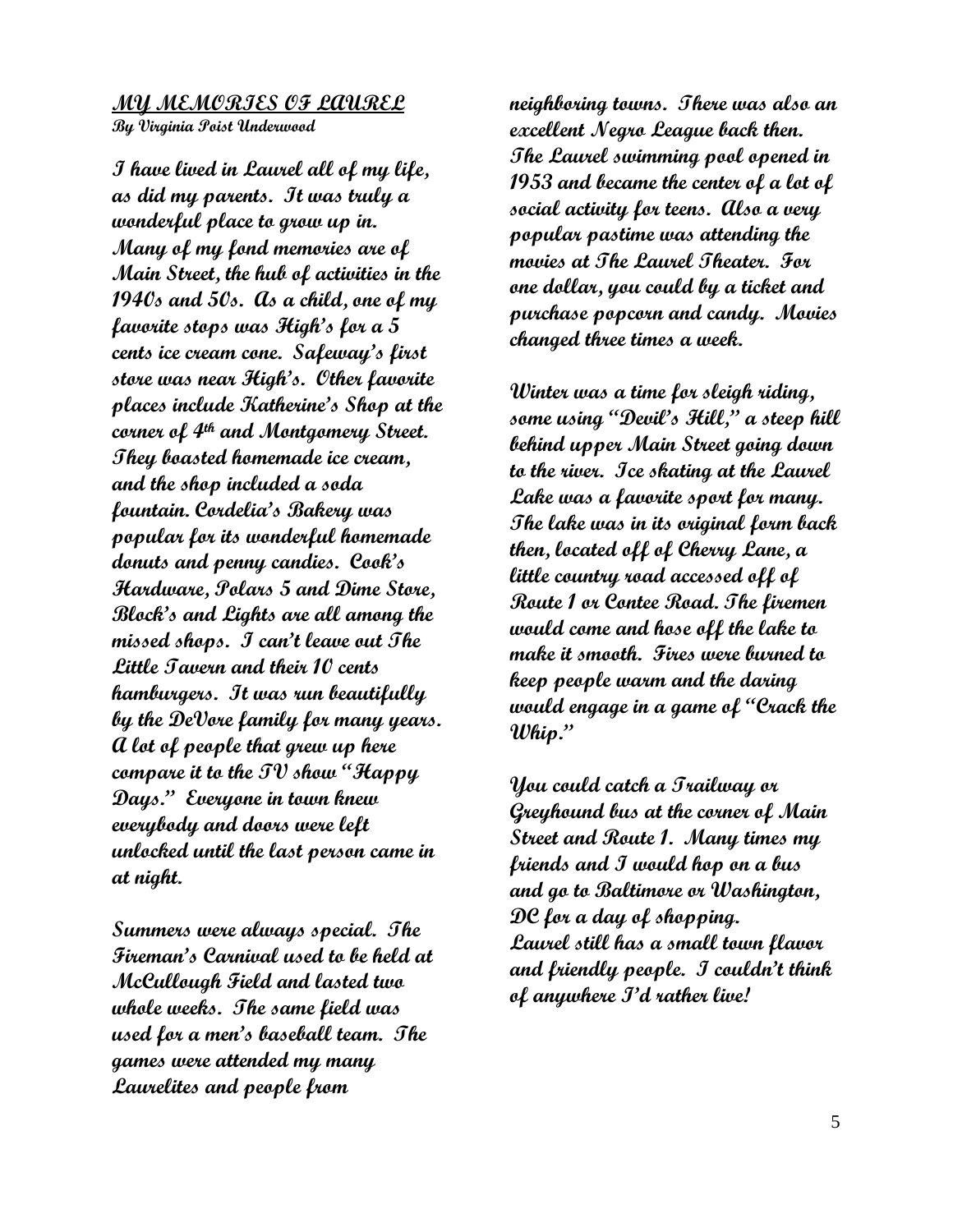#### **CHANGING OF THE SIGNS**

Many of you may have seen the old sign revealed at Laurel Shopping Center in June. Once the old marquee was removed, it revealed the original signage in bold red letters "LAUREL SHOPPING CENTER". A brand new sign has been mounted in place, but it was fun to take a peek at the original before demolition. The shopping center is celebrating 56 years.

**ORIGINAL SIGN DEMOLITION JUNE 27, 2012**



**Photo by Karen Lubieniecki**

#### **UPDATED SIGN AUGUST 9, 2012**



**Photo by Jeanie Anastasi**

#### **BECOME A PART OF LAUREL HISTORY!**

Purchase a personalized side walk brick and literally become a part of Laurel's history!! A Laurel Museum brick is the perfect way to celebrate your children, parents, grandparents or other family members. Businesses can also show their support and ensure that their involvement and support of the Laurel community will be remembered. You may purchase on line by visiting **www.laurelhistoricalsociety.org** or by calling (301)725-7975.



Already have a brick? Purchase another and ensure that you and your loved ones continue to be on Laurel's historical path!

#### **SHARE YOUR MEMORIES**

We would love to have your story ideas particularly for the *Did You Know* and *My Memories of Laurel* sections of the newsletter! Please email The Laurel Light editor, Jeanie Anastasi jmanastasi@verizon.net with your comments, suggestions or story ideas. Thank you!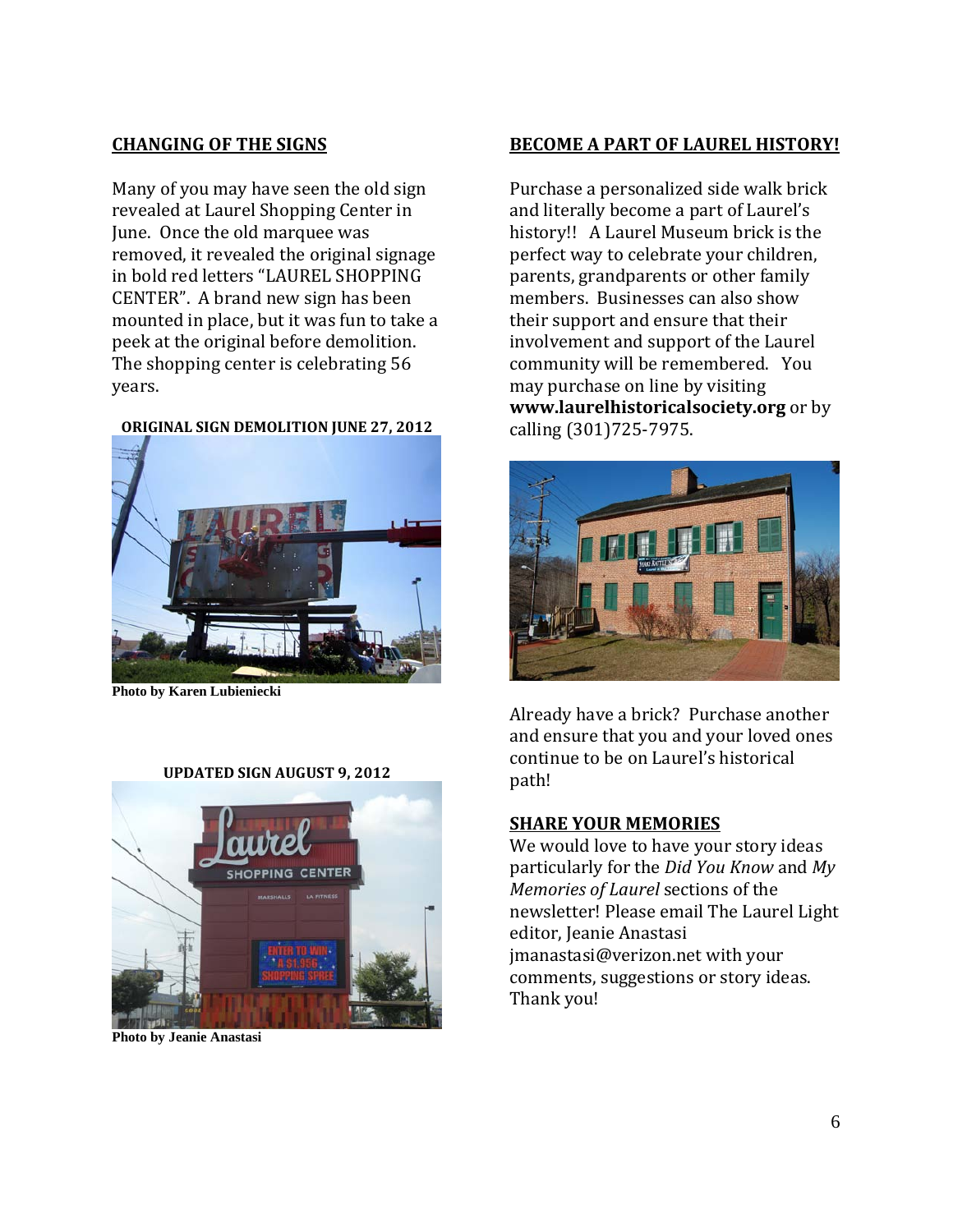# **Laurel Historical Society Major Donors and Sponsors**

\*Starting at the \$250 Level\* February 2011 – February 2012 Mr. and Mrs. Tim Abell Anacostia Trails Heritage Area Mr. and Mrs. Randy Anastasi Ms. Abbie Chessler Ms. Elizabeth Citrin Dr. and Mrs. J. Richard Compton Mr. Robert DiPietro Mr. and Mrs. Lawrence Eldridge Mr. Christopher Erdle Executive Electrolysis Mr. and Mrs. Glenn Feagin Jim and Marlene Frazier Mr. and Mrs. Donald Henyon Mr. and Mrs. Stephen Hubbard Legends Group Main Street Pharmacy Mr. and Mrs. Warren Marton Maryland Historical Trust Maryland Jockey Club Maryland National Capital Park and Planning Commission Akbar Masood, DDS Mayor and City Council of Laurel, Maryland Mr. and Mrs. George McCeney Mr. and Mrs. James B. McCeney Mr. and Mrs. James Mentall Mr. and Mrs. James Ohlmacher Miss Gertrude L. Poe Prince George's County Council Resource Enterprises, Inc. Mr. Russell Rzemien Ms. Paula Schumann Mr. Kenneth Skrivseth and Ms. Karen Lubieniecki Snow Hill Garden Club Ms. Ann Wagner Mr. Paul Keller and Ms. Frieda Weise

# **Become a Member**

Are you reading this newsletter but not a member? We'd love for you to join! Membership enables the Society to: \*Sustain the Laurel Museum \*Research Laurel history \*Preserve artifacts \*House a research library \*Host special children's events \*Develop educational materials for schools and scout groups

Membership benefits include: \*Quarterly Newsletter with articles about Laurel history, museum exhibits and programs \*Member's only events \*Member's only discount in the museum shop \*Discounts on LHS events, including our annual gala \*Contributing to the preservation of Laurel's past and present for future generations

Join today by visiting **www.laurelhistoricalsociety.org**.



Please consider the LHS in your Planned Giving. It's easy. For more information please contact Lindsey Baker (301)725-7075.